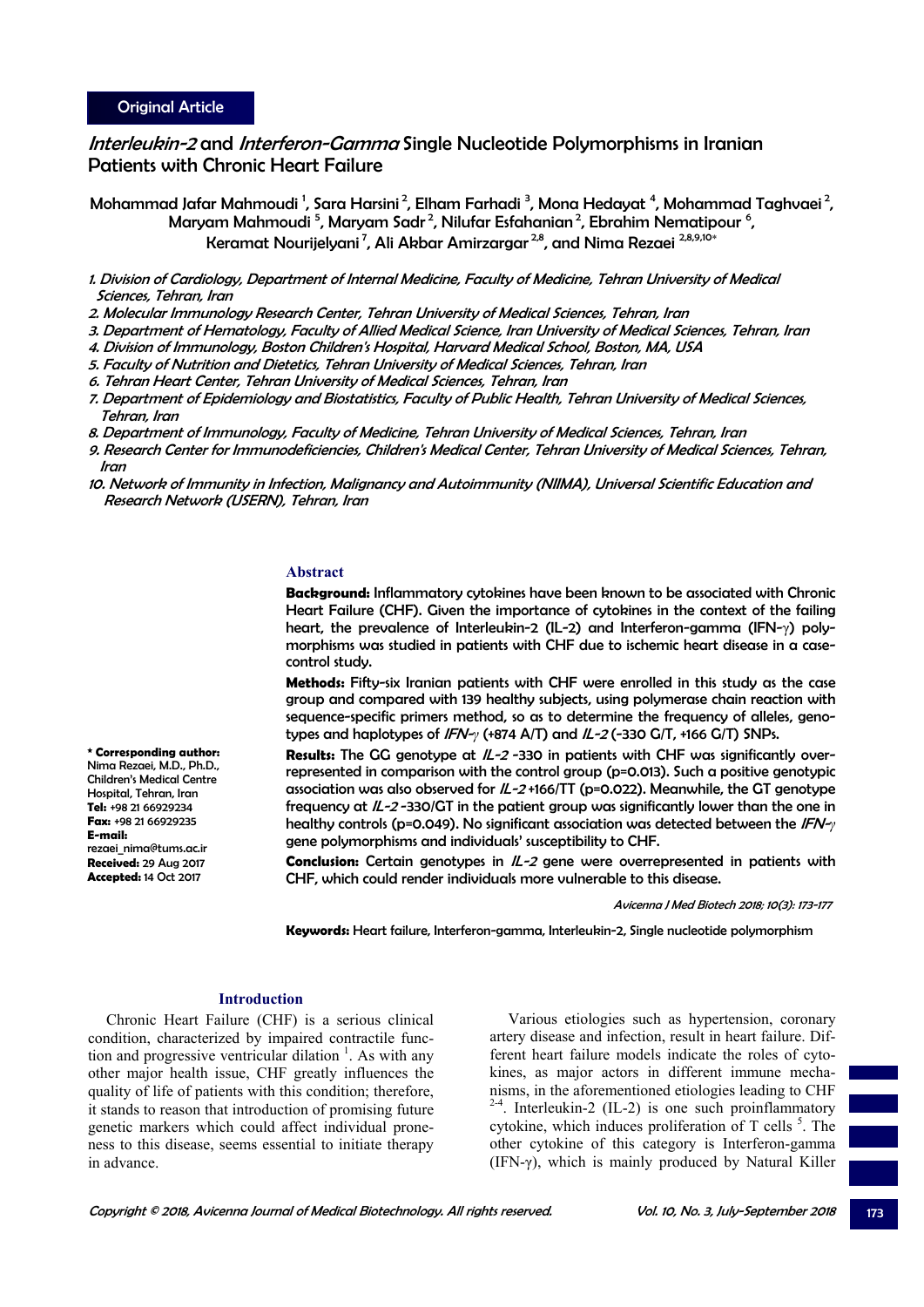(NK) cells and T cells. This cytokine is known to be associated with  $T$  helper 1 (Th1) responses  $<sup>6</sup>$ . Previous</sup> investigations have indicated the importance of these two inflammatory cytokines, IL-2 and IFN-γ, in the etiopathogenesis of various conditions such as atherosclerosis and ischemic and non-ischemic dilated cardiomyopathy, which could stand as the underlying cause of CHF development  $7-9$ .

It has been postulated that Single Nucleotide Polymorphisms (SNPs) within coding and promoter sequences of cytokine genes could affect their secretion pattern <sup>10,11</sup>. Numerous studies have been performed on cytokine gene polymorphisms in the context of various immunological disorders 12-20. However, due to the paucity of data regarding the contribution of cytokines' gene polymorphisms in CHF susceptibility, achieving consensus seems impossible so far. To the best of our knowledge, this is the first study to explore certain IL-2 and IFN-γ gene polymorphisms in Iranian patients with CHF.

This study was conducted in a group of Iranian patients with CHF in order to assess the associations of SNPs in *IL-2* at positions -330 and +166 as well as *IFN-γ* at position +874 with the disease.

## **Materials and Methods**

## *Subjects*

Fifty-six Iranian patients with CHF (42 males, 14 females) with the mean age of 57.96±12.24 years were enrolled in this study. Diagnosis of CHF in patients was based on intensive history taking, thorough physical examination, electrocardiography and impaired Left Ventricular (LV) systolic function (LV ejection fraction ≤40%) and LV dilation (LV end-diastolic diameter >5.5 *cm*) on echocardiography. Subjects with recent myocardial infarction, malignancies, chronic lung disease and acute decompensated HF within 3 months before enrollment, were excluded from the study. Only those patients in stable clinical condition, who had received conventional medical therapy for at least 3 months, were enrolled in this study. Baseline demographic and clinical characteristics of patients with CHF, included in the current study, are depicted in table 1. One hundred and thirty nine unrelated healthy subjects (mean age 45.63±10.84; 100 men, 39 women) who were randomly selected from blood donors at Iranian blood transfusion organizations, were also selected as the control group  $2^1$ . This study was approved by the Ethics Committee of Tehran University of Medical Sciences. Written informed consent was obtained from all participants prior to sampling.

# *Genotyping*

After DNA extraction from the peripheral blood leukocytes using the "salting out" technique  $^{22}$ , the polymerase chain reaction, with sequence-specific primers (PCR-SSP assay kit; Heidelberg University, Germany) was employed for cytokine gene typing <sup>21</sup>. Briefly, amplification of the extracted gene was performed by a

|  |                   | Table 1. Baseline demographic and clinical characteristics of |  |
|--|-------------------|---------------------------------------------------------------|--|
|  | patients with CHF |                                                               |  |

| <b>Variables</b>              | N(%)         |
|-------------------------------|--------------|
| Age (year) $\pm SD$           | 57.96±12.24  |
| Sex (male) $(\% )$            | 43 (75.4%)   |
| <b>Hypertension</b>           | $21(36.8\%)$ |
| <b>Diabetes</b>               | 19 (36.8%)   |
| <b>Dyslipidemia</b>           | $22(38.6\%)$ |
| <b>Obesity</b>                | 8(14%)       |
| <b>History of smoking</b>     |              |
| Current smoker                | 25 (43.9%)   |
| Ex-smoker                     | 4(7%)        |
| Non-smoker                    | 28 (49.1%)   |
| <b>History of ACS</b>         | 31 (54.4%)   |
| <b>COPD</b>                   | 4(7%)        |
| <b>Chronic kidney disease</b> | $5(8.8\%)$   |
| <b>Liver disease</b>          | $2(3.5\%)$   |
| Cerebrovascular accident      | $1(1.8\%)$   |
| <b>History of CABG</b>        | $5(8.8\%)$   |
| <b>History of PCI</b>         | 4(7%)        |
| <b>NYHAA</b> classification   |              |
| T                             | $15(26.3\%)$ |
| $\mathbf{H}$                  | 18 (31.6%)   |
| Ш                             | $15(26.3\%)$ |
| IV                            | $9(15.8\%)$  |

COPD, Chronic Obstructive Pulmonary Disease; CABG, Coronary Rrtery Bypass Grafting; PCI, Percutaneous Coronary Intervention.

Techne Flexigene thermal cycler (Roche) under the following conditions: initial denaturation at 94*°C* for 2 *min*; denaturation at 94*°C* for 10 *s*; annealing+extension at 65*°C* for 1 *min* (10 cycles); denaturation at 94 $\degree$ C for 10 *s*; annealing at 61 $\degree$ C for 50 *s*; and extension at 72*°C* for 30 *s* (20 cycles). Subsequently, the availability of the Polymerase Chain Reaction (PCR) products was assessed using 2% agarose gel electrophoresis. Thereafter, the gel was placed on an Ultraviolet (UV) transilluminator, and a picture was taken for analysis and documentation. The frequencies of alleles, genotypes and haplotypes of *IL-2* (G/T at -330 and +166) and *IFN-γ* (A/T at -+874) were counted.

## *Statistical analysis*

Allele, genotype and haplotype frequencies were calculated by direct gene counting. In order to test the Hardy-Weinberg equilibrium, the frequencies of various genotypes were compared using the chi square test. The odds ratios and 95% Confidence Intervals (CI) were estimated for each allele, genotype and haplotype. A p-value of less than 0.05 was considered significant.

#### **Results**

#### *Alleles, genotype and haplotype frequencies*

The allelic and genotype frequencies in patients with CHF and healthy controls are depicted in table 2. The GG genotype at *IL-2* -330 in patients with CHF was significantly increased in comparison with the control group [p=0.013, OR=3.56, 95%CI: 1.32-9.57]. Such a positive genotypic association was also observed for *IL-2* +166/TT [p=0.022, OR=6.72, 95% CI: 1.26-35.71]. Meanwhile, the GT genotype frequency at *IL-2* -330 in the patient group was significantly lower than the one in healthy controls  $[p=0.049, OR=0.51]$ ,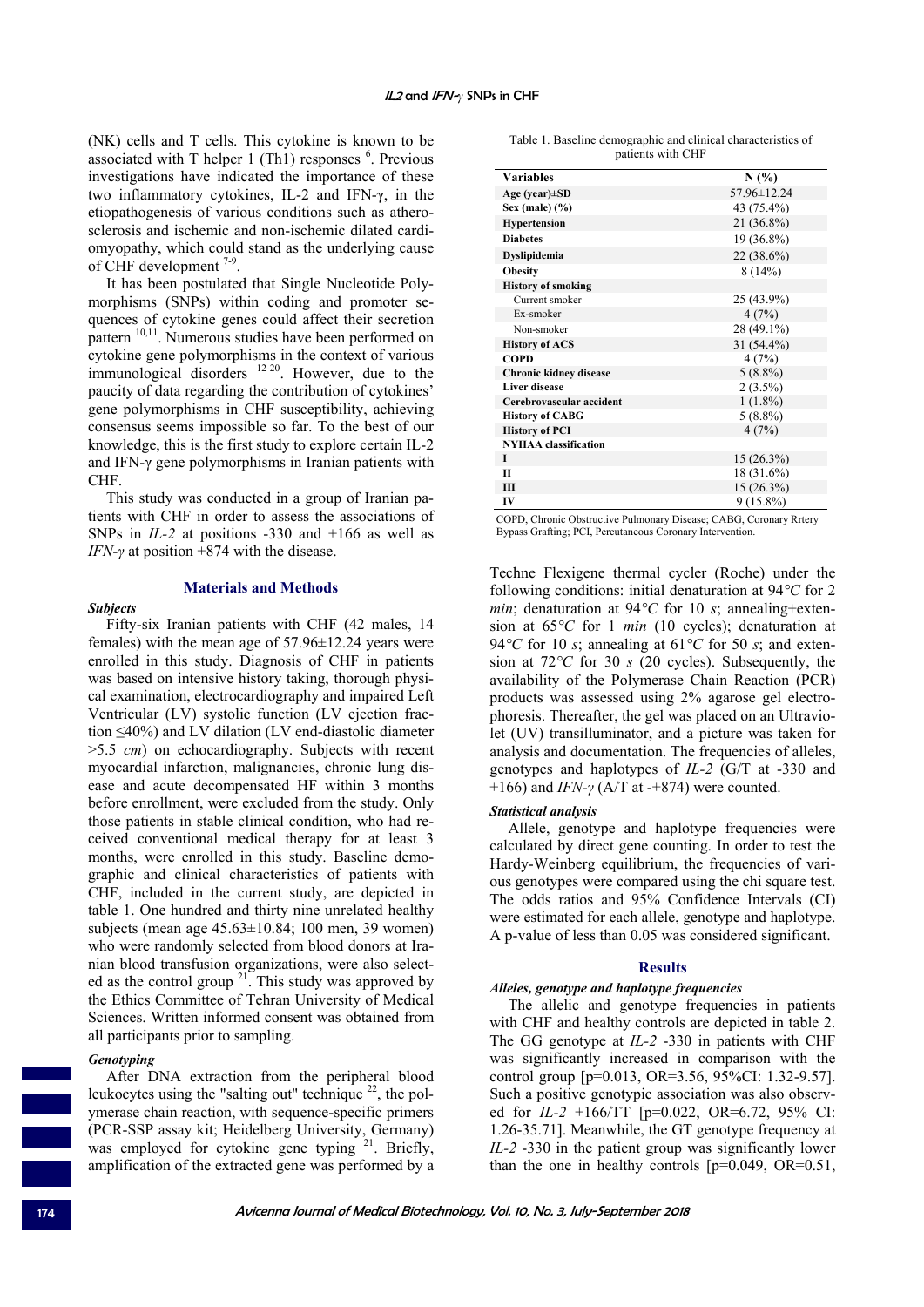## Mahmoudi MJ, et al

| Cytokine      | <b>Position</b> | <b>Alleles/Genotypes</b> | Controls (n=139) N $(\% )$ | Patients (n=56) $N$ (%) | Odds Ratio (95% CI) | p-value |
|---------------|-----------------|--------------------------|----------------------------|-------------------------|---------------------|---------|
| $IL-2$        | $-330$          | G                        | 110(39.6)                  | 49(43.7)                | $1.19(0.76 - 1.85)$ | 0.495   |
|               |                 | T                        | 168(60.4)                  | 63(56.3)                |                     |         |
|               |                 | GG                       | 8(5.8)                     | 10(17.9)                | $3.56(1.32-9.57)$   | 0.013   |
|               |                 | GT                       | 94(67.6)                   | 29(51.8)                | $0.51(0.27-0.97)$   | 0.049   |
|               |                 | <b>TT</b>                | 37(26.6)                   | 17(30.3)                | $1.2(0.61-2.38)$    | 0.600   |
|               | $+166$          | G                        | 219 (78.8)                 | 80(71.4)                | $0.67(0.41-1.11)$   | 0.145   |
|               |                 | T                        | 59(21.2)                   | 32(28.6)                |                     |         |
|               |                 | GG                       | 82 (59)                    | 29(51.8)                | $0.75(0.4-1.39)$    | 0.425   |
|               |                 | GT                       | 55 (39.6)                  | 22(39.3)                | $0.99(0.52 - 1.86)$ | 1       |
|               |                 | <b>TT</b>                | 2(1.4)                     | 5(9)                    | $6.72(1.26-35.71)$  | 0.022   |
|               |                 |                          | $N = 138$                  | $N = 51$                |                     |         |
| IFN- $\gamma$ | $+874$          | $\mathbf{A}$             | 140(50.7)                  | 49(48)                  | $0.89(0.57-1.41)$   | 0.728   |
|               |                 | T                        | 136(49.3)                  | 53 (52)                 |                     |         |
|               |                 | AA                       | 43(31.2)                   | 12(23.5)                | $0.68(0.32-1.43)$   | 0.369   |
|               |                 | AT                       | 54 (39.1)                  | 25(49)                  | $1.5(0.78-2.86)$    | 0.247   |
|               |                 | <b>TT</b>                | 41(29.7)                   | 14(27.5)                | $0.89(0.44 - 1.83)$ | 0.858   |

Table 2. *IL-2* and *IFN-γ* allele and genotype polymorphisms in Iranian patients with CHF and controls

Table 3. *IL-2* haplotype polymorphism in Iranian patients with CHF and controls

| Cytokine | <b>Position</b> | <b>Haplotype</b> | Controls (n=138)<br>N(% | Patients $(n=56)$<br>N(% | Odds ratio (95% CI) | p-value |
|----------|-----------------|------------------|-------------------------|--------------------------|---------------------|---------|
| $IL-2$   | $-330, +166$    | GG               | 107(38.8)               | 46(41.1)                 | $1.1(0.7-1.72)$     | 0.731   |
|          |                 | TG               | 112(40.6)               | 34(30.3)                 | $0.64(0.4-1.02)$    | 0.065   |
|          |                 | TT               | 56(20.3)                | 29(25.9)                 | $1.37(0.82 - 2.3)$  | 0.226   |
|          |                 | GТ               | 1(0.3)                  | 3(2.7)                   | $7.57(0.78-73.56)$  | 0.074   |

95%CI: 0.27-0.97]. On the other hand, no significant association was found between the *IFN-γ* gene polymorphisms at +874 position and individuals' vulnerability to CHF.

No significant differences were found between the two groups for GG, TG, TT and GT haplotypes at positions -330 and +166 of *IL-2* gene (Table 3).

#### **Discussion**

Several pieces of evidence have shown that inflammation is an important actor in cardiovascular diseases, including Left Ventricular Dysfunction (LVD) and subsequent heart failure, which constitutes an ultimate common pathway for a multitude of cardiac disorders 23,24. Recently, the potential role of circulating inflammatory markers, such as IL-2 and IFN-γ, as risk predictors of cardiovascular events has been a topic of intensive research  $25$ . It has long been speculated that cytokine gene polymorphisms could affect their serum level, as discussed in advance. Therefore, considering the significance of inflammation in cardiac diseases, the present study was designed to examine a sample of Iranian patients with CHF for the SNPs in *IFN-γ* gene at position +874 as well as *IL-2* polymorphisms at positions -330 and +166.

IL-2 is a secretory cytokine generated by activated T lymphocytes, which induces T cells, B cells, and NK cells to proliferate and produce other cytokines 26. Reports have suggested IL-2 as a predictor of vascular disease<sup>7</sup>. Recent studies have proposed that elevated levels of IL-2 indicate intensified T cell response to different antigens, which are assumed to be critical in the promotion of atherosclerosis  $7,8$ . Previous studies have suggested the *IL-2* G allele at position -330 is associated with enhanced IL-2 expression. *IL-2* (-330) GG genotype is recognized as a polymorphism with an increased level of cytokine production following anti-CD3/CD28 stimulation of lymphocytes. However, the GT genotype at the same position is acknowledged as a genotype with an intermediate level of *IL-2* gene expression. *IL-2* (-330) TT genotype is also known to cause low IL-2 levels 27. Our statistical analysis of *IL-2* gene polymorphisms disclosed increased frequency of *IL-2* -330 GG genotype as well as *IL-2* +166 TT genotype in patient group, compared with control category, while *IL-2* -330 GT genotype was shown to be more frequent in healthy controls. Our results are consistent with the findings of a recent study conducted by Ding *et al* 28, which revealed the association of *IL-2* -330 GG genotype with increased risk of coronary artery disease. Their results also showed that subjects carrying *IL-2* -330 GG genotype had increased serum level of IL-2 in comparison with those with TG or TT genotypes 28.

IFN-γ is a proinflammatory cytokine produced by Th1 cells, which enhances the expression of MHC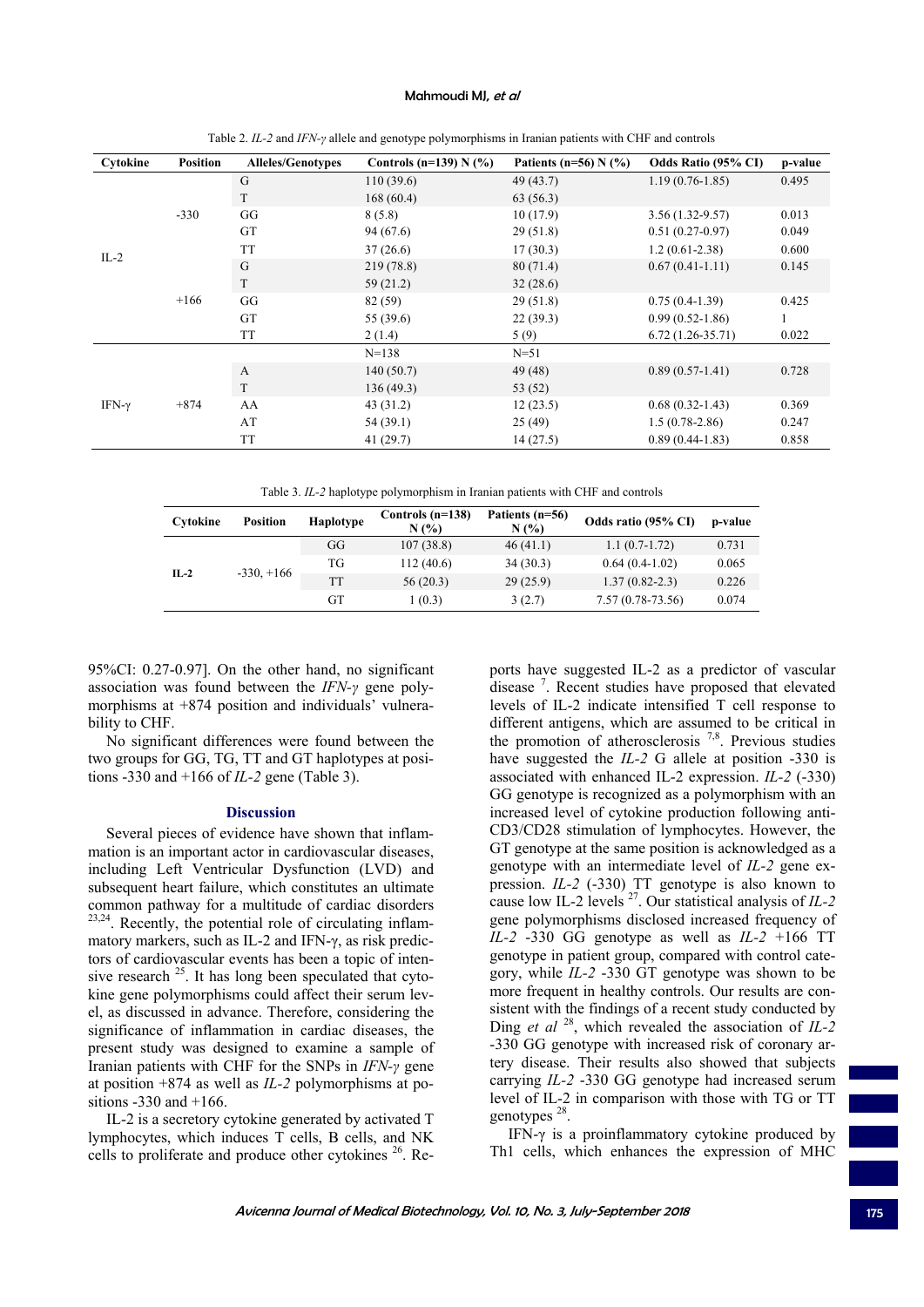class I and class II molecules. An increment of IFN-γpositive CD4 (+) T cells has been previously reported in patients with CHF  $<sup>6</sup>$ . On the contrary, diminishment</sup> in IFN-γ serum levels has been described  $2<sup>9</sup>$ , in a group of patients with CHF secondary to ischemic and nonischemic dilated cardiomyopathy. Several investigations have demonstrated the expression of IFN-γ in the immunological activation of atherosclerotic lesions from both clinical samples together within preclinical mouse atherosclerosis models  $\frac{9,30}{9}$ . Among multitude of SNPs reported in *IFN-γ* gene, *IFN-γ* +874 A/T polymorphism, which maps to the putative Nuclear FactorkB (NF-kB) binding site is known to enhance the expression of *IFN-γ* gene, where A mutant allele is present, while the presence of T allele is known to be involved in underexpression of *IFN-γ* 31. Multiple studies carried out in both humans and rodent models have investigated a proatherogenic role of IFN- $\gamma$ <sup>32-35</sup>. Garg *et al* 36 suggested a significant role of *IFN-γ* +874 T allele in the occurrence of coronary heart disease. In the current investigation, no association was found between polymorphisms in *IFN-γ* at position +874 and individual susceptibility to CHF.

This study has certain limitations that should be acknowledged. Firstly, our limitations to measure the serum levels of IL-2 and IFN-γ hindered evaluation of the relevance of gene variants in terms of cytokine levels in patients with CHF. Additionally, previous studies performed in this field have not resulted in a consensus regarding the aforementioned cytokines' serum levels in patients with CHF, as some have reported elevated levels of IL-2 and IFN-γ in patients with CHF, while some others have suggested decreased levels of these cytokines in such patients. These contradictory results warrant further analysis of Il-2 and IFN-γ levels in CHF. Moreover, the relatively small number of our subjects could diminish the statistical power of our analysis.

## **Conclusion**

To conclude, it is suggested that certain single nucleotide polymorphisms in *IL-2* gene can affect the risk of developing CHF. These associations may help us define both predisposing and protective genetic markers with regard to CHF. However, in order to delineate the role of *IFN-γ* and *IL-2* genotypes in the pathogenesis of CHF and influence on IFN-γ and IL-2 production, further studies on cytokine gene polymorphisms in other populations, using larger sample size, are required.

#### **Acknowledgement**

This study was funded by Tehran University of Medical Sciences and Health Services (grant number: 87-04-93-9584).

# **Conflict of Interest**

Authors declare no conflicts of interest.

#### **References**

- 1. Lloyd-Jones DM, Larson MG, Leip EP, Beiser A, D' Agostino RB, Kannel WB, et al. Lifetime risk for developing congestive heart failure the Framingham Heart Study. Circulation 2002;106(24):3068-3072.
- 2. Hansson GK, Robertson AK, Söderberg-Nauclér C. Inflammation and atherosclerosis. Annu Rev Pathol 2006; 1:297-329.
- 3. Kleemann R, Zadelaar S, Kooistra T. Cytokines and atherosclerosis: a comprehensive review of studies in mice. Cardiovasc Res 2008;79(3):360-376.
- 4. Lesnik P, Haskell CA, Charo IF. Decreased atherosclerosis in CX3CR1–/–mice reveals a role for fractalkine in atherogenesis. J Clin Invest 2003;111(3):333-340.
- 5. Ding R, Gao W, Ostrodci DH, He Z, Song Y, Ma L, et al. Effect of interleukin-2 level and genetic variants on coronary artery disease. Inflammation 2013;36(6):1225- 1231.
- 6. Fukunaga T, Soejima H, Irie A, Sugamura K, Oe Y, Tanaka T, et al. Expression of interferon-gamma and interleukin-4 production in CD4+ T cells in patients with chronic heart failure. Heart Vessels 2007;22(3):178-183.
- 7. Elkind MS, Rundek T, Sciacca RR, Ramas R, Chen HJ, Boden-Albala B, et al. Interleukin-2 levels are associated with carotid artery intima-media thickness. Atherosclerosis 2005;180(1):181-187.
- 8. Simon AD, Yazdani S, Wang W, Schwartz A, Rabbani LE. Elevated plasma levels of interleukin‐2 and soluble il‐2 receptor in ischemic heart disease. Clin Cardiol 2001;24(3):253-256.
- 9. Frostegård J, Ulfgren AK, Nyberg P, Hedin U, Swedenborg J, Andersson U, et al. Cytokine expression in advanced human atherosclerotic plaques: dominance of pro-inflammatory (Th1) and macrophage-stimulating cytokines. Atherosclerosis 1999;145(1):33-43.
- 10. Miyake K, Nakashima H, Akahoshi M, Inoue Y, Nagano S, Tanaka Y, et al. Genetically determined interferon‐γ production influences the histological phenotype of lupus nephritis. Rheumatology (Oxford) 2002;41(5):518-524.
- 11. Ohtsuka K, Gray JD, Stimmler MM, Horwitz DA. The relationship between defects in lymphocyte production of transforming growth factor-beta1 in systemic lupus erythematosus and disease activity or severity. Lupus 1999; 8(2):90-94.
- 12. Amirzargar A, Shahram F, Nikoopour E, Rezaei N, Saeedfar K, Ziaei N, et al. Proinflammatory cytokine gene polymorphisms in Behcet's disease. Eur Cytokine Netw 2010;21(4):292-296.
- 13. Mahdaviani SA, Rezaei N, Moradi B, Dorkhosh S, Amirzargar AA, Movahedi M. Proinflammatory cytokine gene polymorphisms among Iranian patients with asthma. J Clin Immunol 2009;29(1):57-62.
- 14. Rezaei N, Amirzargar AA, Shakiba Y, Mahmoudi M, Moradi B, Aghamohammadi A. Proinflammatory cytokine gene single nucleotide polymorphisms in common variable immunodeficiency. Clin Exp Immunol 2009; 155(1):21-27.
- 15. Amirzargar AA, Bagheri M, Ghavamzadeh A, Alimoghadam K, Khosravi F, Rezaei N, et al. Cytokine gene